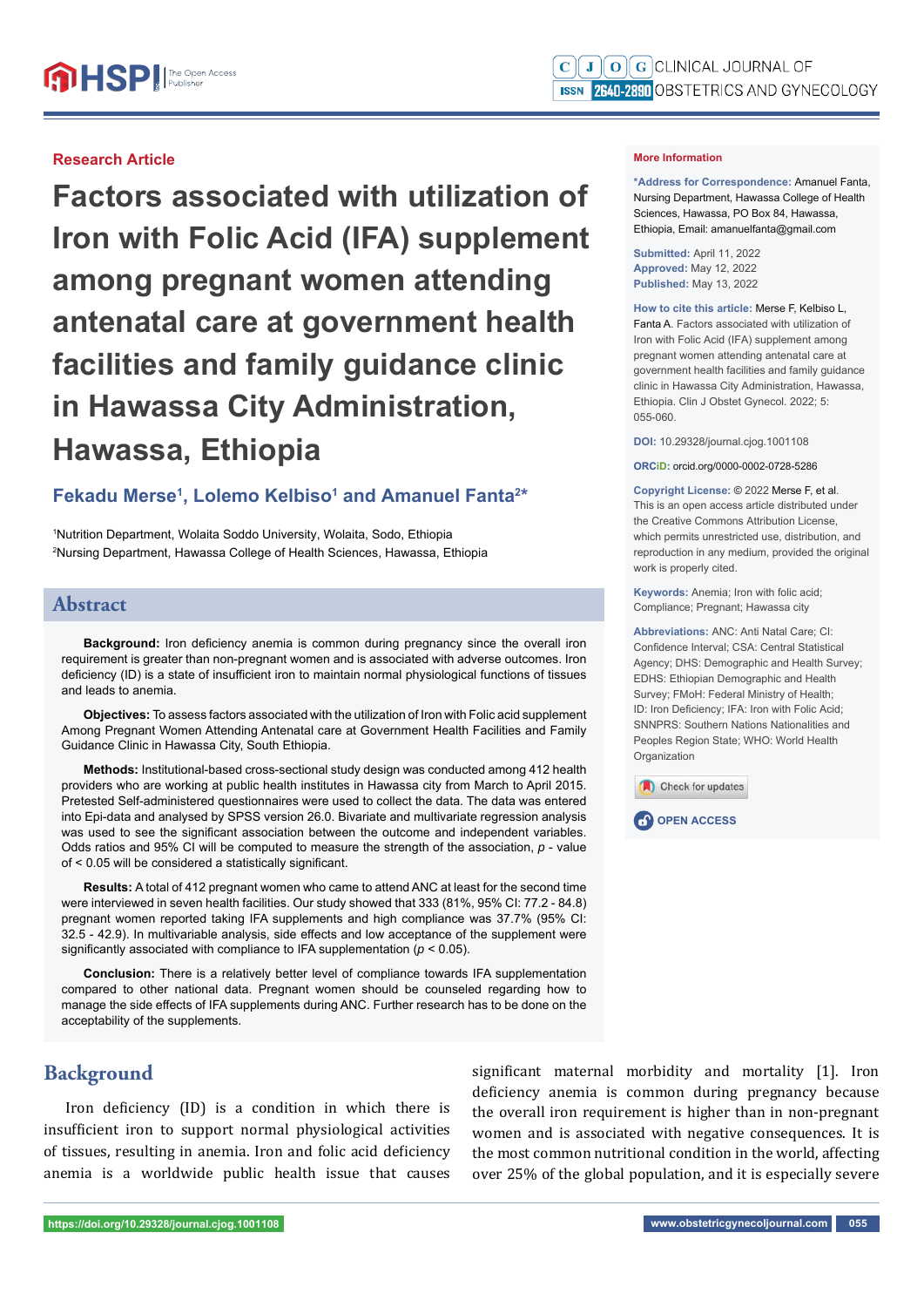

in young children and women of reproductive age (Kamau, et al. 2020). It is critical to the socio-economic growth of nations.

Anemia was found in 38.2% of pregnant women world wide, with Africa accounting for 46.3% (9.2 million). It is the world's most widespread nutritional condition, affecting over 2 billion people. In India, the prevalence of IDA ranges from 38% to 72% depending on age and gender. Because of their cereal-based diet, tribal tribes are thought to have a high prevalence of IDA. The prevalence of anemia in the Indian state of Madhya Pradesh was estimated to be 72.0% among girls aged 12–14 years and 74.8 percent among girls aged 15– 17 years (Chakma, et al. 2013). Although IFA supplementation has been a priority program in Nepal since the 1980s, anemia during pregnancy remains a public health issue.

Even though efforts to control and prevent anemia during pregnancy, this public health issue persists in Kenya, with a nationwide prevalence of 55.1%, resulting in an estimated 10% maternal and 20% perinatal mortality. The prevalence is comparable to what has been observed in Asia, where the illness is the second greatest cause of maternal death (Kamau, et al. 2018).

According to the 2019 Ethiopia Demographic and Health Survey report, the national prevalence of anemia during pregnancy is 29.1% [2].

Furthermore, folate is a necessary vitamin in the human body. To avoid anemia, all pregnant women in malnutritionprone areas should get iron and folic acid (IFA) supplements regularly, along with adequate dietary guidance [3].

Anemia harms women's productivity, immunological function, reproductive failure (miscarriage, stillbirths, prematurity, low birth weight, per-natal mortality), and maternal death during childbirth [4].

Iron supplements are distributed to pregnant women through antenatal care programs. However, the effectiveness of these strategies in lowering maternal anemia has been insufficient [5]. During their most recent pregnancy,  $1\%$  of Ethiopian women took iron supplements for the recommended length (90 days or more) [6]. Many nutrition experts feel that one of the main reasons national iron supplementation programs fail is women's refusal to take iron supplements daily due to adverse effects that can arise while taking iron [7].

Recent reviews on the topic suggest that there are several reasons for ineffective programs including sporadic or inadequate supply, poor quality tablets, problems with delivery and distribution systems, poorly trained and uncommitted health providers, ineffective communication materials to promote behavior change, lack of access to or use of prenatal care, and poor monitoring of the problem [8-10].

In Sidama and south regions of Ethiopia, only 27% of women who gave birth in the five years preceding the survey

received antenatal care from a skilled provider for their most recent birth and coverage of iron supplementation was 15% [11]. We did not find information on the effective coverage of the IFA women received or purchased in the study. It is also not clear whether women use (ingest) the supplement and the factors associated with compliance in the study area. Thus the purpose of the current study is to assess factors associated with the utilization of Iron with Folic acid supplements among pregnant women attending antenatal care at government health facilities and the Family Guidance clinic in Hawassa city Administration, Ethiopia.

# **Materials and methods**

### **Study setting, design, and period**

The study will be conducted at the public health institute in Hawassa city. Hawassa city is surrounded by the shores of Lake Awasa in the Great Rift Valley which is located 273 km (170 mi) far away from Addis Ababa the capital city of Ethiopia. The city serves as the capital of southern nations, nationalities and people region, and the Sidama region. Geographically it is located 130 km from Woliata sodo in the east, 75 km from Dilla in the north, and 22 km from Shashemene in the south, the city is divided into 8 sub-cities and 32 kebeles. Regarding the health infrastructure, there are 6 hospitals, 53 private clinics, and 10 public health centers. There are also government partners owned health facilities of family guidance and Mere stops clinic.

### **Inclusion and exclusion criteria**

Pregnant women who attended antenatal care (ANC) in government hospitals, health centers, and family guidance health facilities at the time of data collection in Hawassa City were included. Pregnant women who were attending antenatal care for the first visit or were very sick were excluded.

### **Source population**

 All pregnant women who are permanent residents for the last six months.

### **Study population**

All pregnant women attending antenatal clinics at Hawassa city government hospitals, health centers, and family guidance at the time of data collection.

The sample size was determined by the formula used for the unmatched case-control study using EPI Info 7. Factors like age > 25 years, low socioeconomic status, ANC > 4, and cost of the tablet were used, and a factor giving the largest sample size was used as the final sample size of the study (age > 25 years). Assumptions used to estimate the sample size was the percentage of non-adherents with age > 25 years of 37.3% [12], a minimum detectable odds ratio of 1.836, a level of precision of 5%, a power of 80%, with one-to-one ratio among cases and controls, considering 10% non-response rate and design effect of 1. The final sample size became 412.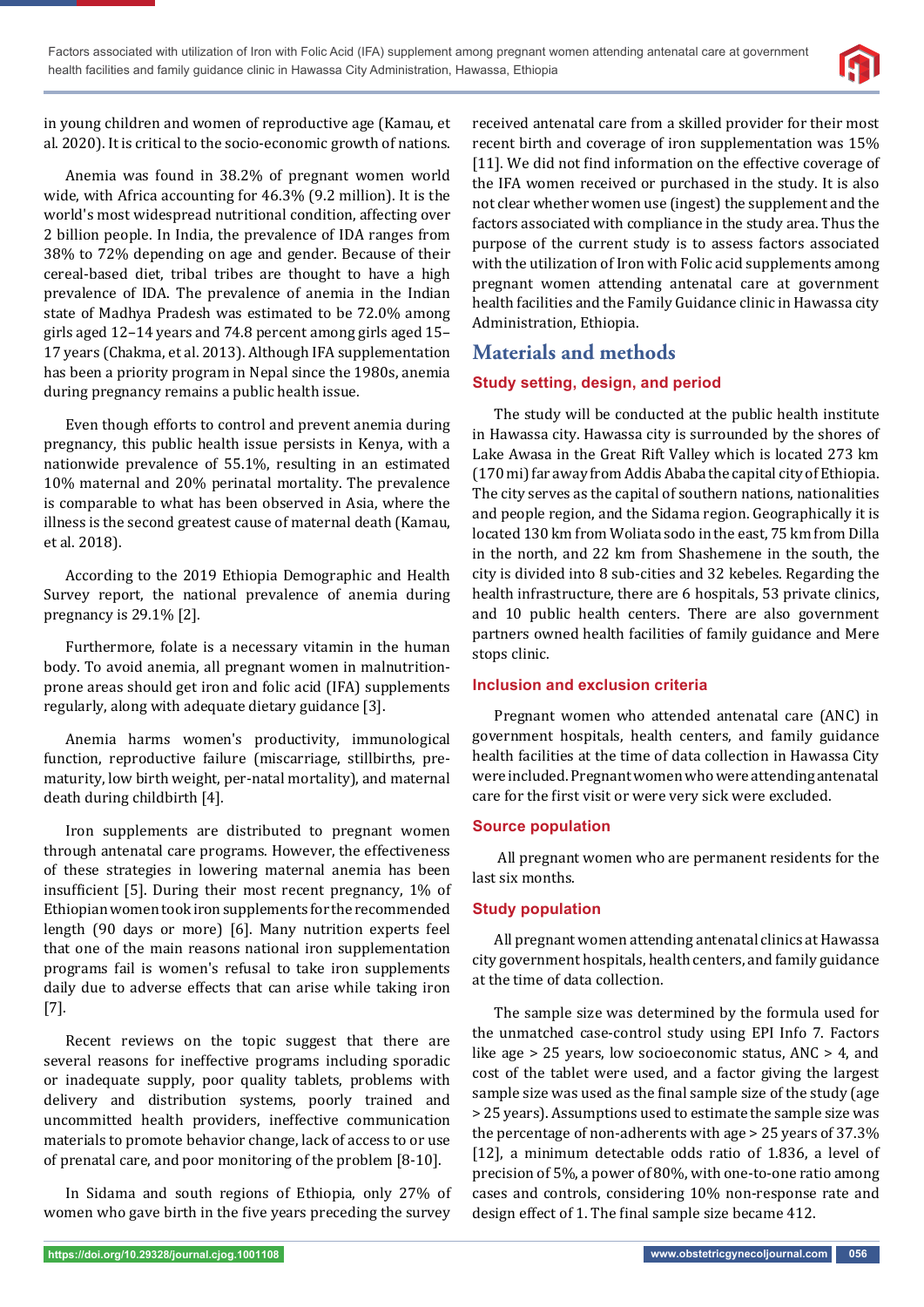

Data from the Hawassa city administration health department showed that approximately 550 pregnant women attend antenatal care per month at selected facilities. This was proportionally allocated based on the number of ANC attendants. Accordingly, 90, 85, 63, 56, 52, 34, and 32 women who had at least one prior visit to an ANC during the current pregnancy were recruited. Study participants were recruited by systematic sampling since there are no patterns in their antenatal care (ANC) appointments and random by itself.

### **Data collection procedure**

Data was collected by using face-to--to-face interviews with pre-tested structured questionnaires initially prepared in English and translated to Amharic, and translated back to English by language experts. The independent study variables included were sociodemographic factors, healthseeking behavior and utilization of supplementation services, environmental factors, and medical information. The dependent variable was the utilization of iron-containing supplements. Seven female research assistants who were unemployed and with training in nursing and two supervisors who had a first degree in health and experience in the research were recruited. The questionnaire was pretested on 10% of the sample other than the study area.

### **Data processing and analysis**

The collected data was data analysis done by using Statistical Package for Social sciences (SPSS) version 21.0 statistical software. Descriptive statistics were carried out to summarize the data. The main dependent variable was the compliance rate. Bivariate analysis was done to elicit factors associated with utilization of iron and folic acid supplementation with odds ratio as the measure of association. Factors having a *p* - value < 0.25 in bivariate analysis were entered in the binary logistic regression model building process because individual variables that are weakly associated with the outcome can contribute significantly when they are combined. A  $p$  - value < 0.05 was considered statistically significant.

### **Operational definition**

Compliance was defined as the use of supplements for more than eleven days from last in the previous 15 days preceding the interview date.

**Effective coverage of supplements**: The number of pregnant women who had received IFA.

**High compliance**: Among women who were supplemented iron with folic acid in current pregnancy and ingested the tablet for more than eleven days in the last 15 days preceding the interview.

**Low compliance**: Among women who were supplemented iron with folic acid in current pregnancy and ingested the tablet for eleven or fewer days in the last 15 days preceding the interview.

#### **Ethical considerations**

Ethical clearance was obtained from the school of Public health and medical sciences research and ethics committee of Wolaita Sodo University. A formal letter of permission was obtained from administrative bodies of the Hawassa City administration health desk. Finally, verbal consent was requested from every study participant included in the study during data collection time after explaining the objectives of the study. Data is stored in a password-protected computer. All pregnant women who participated in the study and were not supplemented on current pregnancy were linked with the service providers in the facility where they are attending ANC.

## **Results**

### **Socio-demographic characteristics of study participants**

A total of 412 pregnant women were interviewed in seven health facilities. The median age of the respondents was 25 years and about three-fourths (74.2%) were between 20–29 years. About half of the women (52.1%) were protestant religion followers. Nearly all participants (97.8%) were married. About one-third (34.5%) of the respondents were secondary school complete and 47.8% identified themselves as housewives. The median number of children ever born was two. Three hundred thirteen (87.4%) of the women responded their household average monthly income was greater than one thousand birrs (Table 1).

**Table 1:** Socio-demographic characteristics of pregnant women attending ANC at government hospitals, health centers, and family guidance health clinic in Hawassa

| <b>Variables</b>                      | Category                   | <b>Frequency</b> | Percentage |  |
|---------------------------------------|----------------------------|------------------|------------|--|
|                                       | $15-19$ years              | 52               | 12.6       |  |
|                                       | $20-24$ years              | 138              | 33.5       |  |
| Age                                   | $25-29$ years              | 167              | 40.5       |  |
| $(N=411)$                             | 30-34 years                | 42               | 10.2       |  |
|                                       | 35-39 years                | 12               | 2.9        |  |
|                                       | 40-44 years                | 1                | 0.3        |  |
| Children ever born<br>$(N=404)$       | $\Omega$                   | 198              | 49         |  |
|                                       | $1 - 2$                    | 172              | 42.6       |  |
|                                       | $3 - 4$                    | 32               | 7.9        |  |
|                                       | $5+$                       | 2                | 0.5        |  |
| Marital status<br>$(N=412)$           | Married                    | 403              | 97.8       |  |
|                                       | Others*                    | 9                | 2.2        |  |
| <b>Educational level</b><br>$(N=412)$ | No formal education        | 31               | 7.5        |  |
|                                       | primary                    | 138              | 33.5       |  |
|                                       | Secondary completed        | 142              | 34.5       |  |
|                                       | Technical and vocational   | 64               | 15.5       |  |
|                                       | College and above          | 37               | 9          |  |
|                                       | ≤ 5 00 Birr (24.55 USD)    | 5                | 1.4        |  |
| Monthly income in Et. Birr            | 500-1000                   | 40               | 11.2       |  |
| $(N=358)$                             | $\geq$ 000 Birr (49.1 USD) | 313              | 87.4       |  |
| Current occupation<br>$(N=412)$       | Housewife                  | 197              | 47.8       |  |
|                                       | Self-employed              | 104              | 25.2       |  |
|                                       | Government employee        | 80               | 19.4       |  |
|                                       | Student                    | 21               | 5.1        |  |
|                                       | Others**                   | 10               | 2.5        |  |

\*Single and divorced; \*\*Privet firm employee, Work in other's house, run the family business, work in NGO, Daily laborer.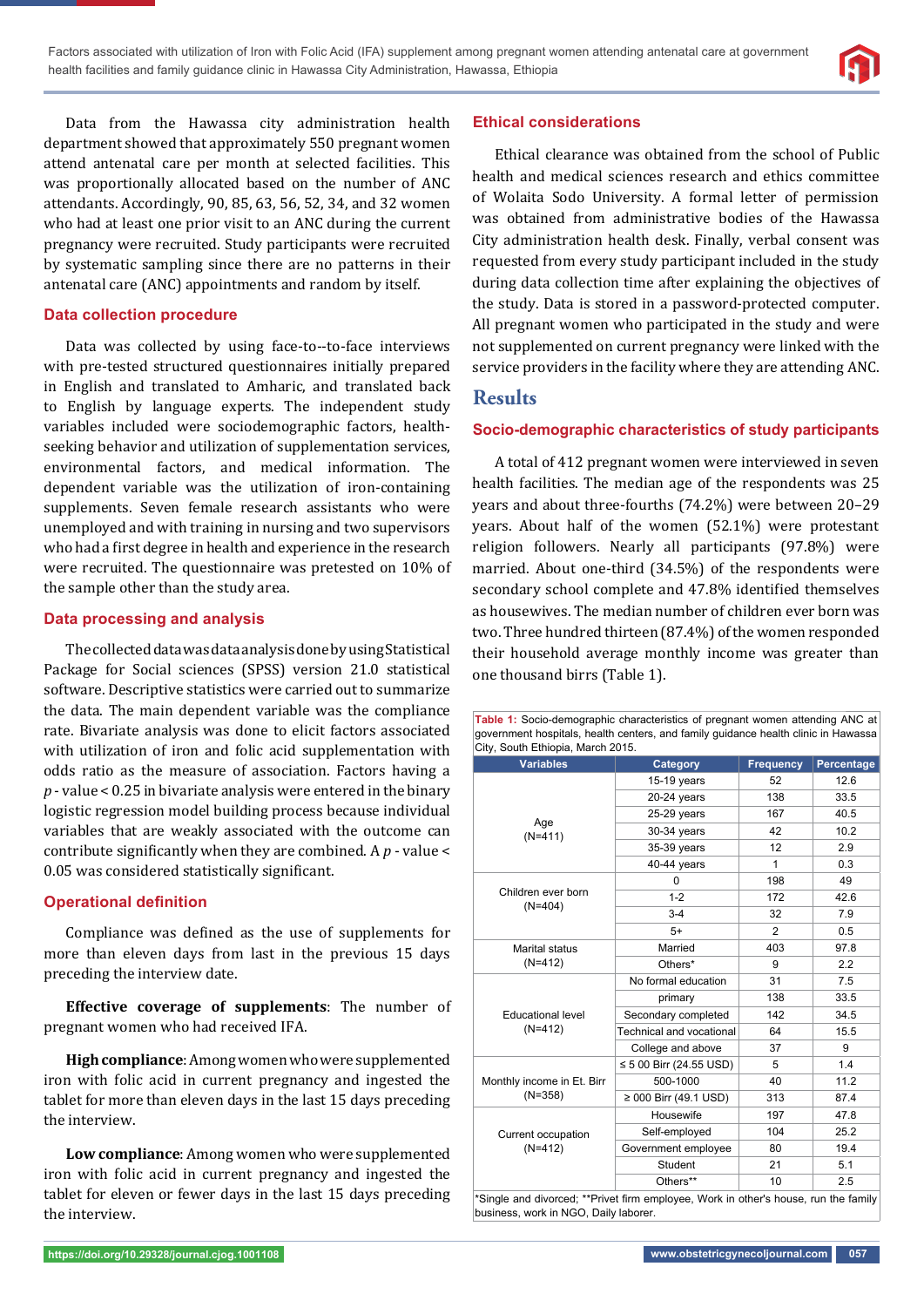

#### **Iron and folic acid effective coverage and compliance (***n* **= 412) (Figure 1)**

Factors associated with compliance to iron with folic acid supplementation pregnancy.

More than one-third (38.43%) of the study population took all the supplements before the survey. Among those who did not take the entire dispensed supplement Side effects (14.11%) are the main reason for not taking the supplement followed by forgetfulness (3.3%) (Table 2).

#### **Iron and folic acid effective coverage, compliance, and reason for not taking the supplement**

Out of the candidate variables on bivariate analysis having *p* - value < 0.25, only explaining the poor quality of supplement and side effects showed statistical significance in multivariate analysis (Table 3).

| Variable                                                                      | Freq. | Percent |
|-------------------------------------------------------------------------------|-------|---------|
| Took Iron and Folic Acid                                                      |       |         |
| Yes                                                                           | 302   | 96.5    |
| No                                                                            | 8     | 26      |
| No Response                                                                   | 3     | 1.0     |
| First Took Iron and Folic Acid                                                |       |         |
| <b>First Trimester</b>                                                        | 85    | 27.2    |
| Second Trimester                                                              | 192   | 61.3    |
| Third Trimester                                                               | 24    | 7.7     |
| No Response                                                                   | 12    | 3.8     |
| Iron Tablets Source                                                           |       |         |
| Health Facility                                                               | 299   | 95.5    |
| Community Health Worker                                                       | 1     | 0.3     |
| Bought from a Pharmacy                                                        | 0     | 0.0     |
| Relative                                                                      | 0     | 0.0     |
| Friend                                                                        | 1     | 0.3     |
| Other                                                                         | 1     | 0.3     |
| No Response                                                                   | 11    | 3.5     |
| Type of Iron Tablets                                                          |       |         |
| Coated                                                                        | 277   | 89      |
| Non-coated                                                                    | 17    | 5       |
| No Response                                                                   | 19    | 6       |
| Took All Iron Tablets Given                                                   |       |         |
| Yes                                                                           | 252   | 80.51   |
| No                                                                            | 42    | 13.42   |
| No Response                                                                   | 19    | 6.07    |
| Took All Folic Acid Tablets Given                                             |       |         |
| Yes                                                                           | 243   | 77.6    |
| No                                                                            | 38    | 12.1    |
| No Response                                                                   | 32    | 10.2    |
| Figure 1: Iron and folic acid effective coverage and Compliance $(n = 412)$ . |       |         |

**Table 2:** Reason for missing one or more doses of iron-containing tablets/capsule supplementation among pregnant women attending ANC at government hospitals, health centers, and family guidance clinic in Hawassa City, Ethiopia, March 2015.

| $\alpha$ . The contract of the set of the contract of the contract of $\alpha$ , $\alpha$ is the contract of $\alpha$ .              |                  |            |  |  |  |
|--------------------------------------------------------------------------------------------------------------------------------------|------------------|------------|--|--|--|
| <b>Variable</b>                                                                                                                      | <b>Frequency</b> | Percentage |  |  |  |
| Took Iron and Folic Acid Supplementation ( $n = 412$ )                                                                               |                  |            |  |  |  |
| Yes                                                                                                                                  | 333              | 80.8       |  |  |  |
| No                                                                                                                                   | 79               | 18.2       |  |  |  |
| No Response                                                                                                                          | 4                | 1          |  |  |  |
| Took for Eleven Days or More N=305                                                                                                   |                  |            |  |  |  |
| Yes                                                                                                                                  | 115              | 37.7       |  |  |  |
| No                                                                                                                                   | 190              | 62.3       |  |  |  |
| No Response                                                                                                                          | $\Omega$         | $\Omega$   |  |  |  |
| Reason for Not Taking the Supplement<br>(Multiple Response) N=208                                                                    |                  |            |  |  |  |
| Took All of the supplements dispensed<br>before the survey                                                                           | 128              | 38.43      |  |  |  |
| Side Effects                                                                                                                         | 47               | 14.11      |  |  |  |
| Forgetfulness                                                                                                                        | 11               | 3.3        |  |  |  |
| I Dislike Taking Drugs                                                                                                               | 5                | 1.5        |  |  |  |
| Not knowing the Importance                                                                                                           | 5                | 1.5        |  |  |  |
| <b>Others</b>                                                                                                                        | 12               | 3.6        |  |  |  |
| *Others: Travel lost the supplement, caught other illnesses, get well from anemia,<br>and assumed to have many drugs harm the fetus. |                  |            |  |  |  |

**Table 3:** Factors associated with utilization of IFA supplementation among pregnant women attending ANC at government hospitals, health centers, and family guidance clinics in Hawassa City, South Ethiopia, and March 2015.

| <b>Variables</b>              | Low<br>compliance<br>$(N=115)$ | High<br>compliance<br>$(N=115)$ | <b>Crude</b><br>OR (95% CI) | <b>Adjusted OR</b><br>(95% CI) |
|-------------------------------|--------------------------------|---------------------------------|-----------------------------|--------------------------------|
| Number of<br><b>ANC visit</b> |                                |                                 |                             |                                |
| Second                        | 56(47.5%)                      | 54(27.7%)                       | 2.95(1.63-5.31)             |                                |
| Third                         | 37(31.4%)                      | 70(35.9%)                       | $1.50(0.82 - 2.75)$         |                                |
| Fourth and<br>above           | 25(21.2%)                      | 71(36.4%)                       | 1                           |                                |
| Trimester                     |                                |                                 |                             |                                |
| First                         | $1(0.9\%)$                     | 3(1.6%)                         | $0.71(0.07 - 6.90)$         |                                |
| Second                        | 44(38.3%)                      | 40(20.9%)                       | 2.33(1.39-3.89)             |                                |
| Third                         | 70(60.9%)                      | 148(77.5%)                      | 1                           |                                |
| Ever heard of<br>anemia       |                                |                                 |                             |                                |
| Yes                           | 96(81.4%)                      | 181(92.8%)                      | $0.34(0.17 - 0.69)$         |                                |
| <b>No</b>                     | 22(18.6%)                      | 14(7.2%)                        | 1                           |                                |
| Comprehensive<br>Knowledge    |                                |                                 |                             |                                |
| Yes                           | 38(32.8%)                      | 99(52.1%)                       | $0.45(0.28 - 0.72)$         |                                |
| No                            | 78(67.2%)                      | 91(47.9%)                       | 1                           |                                |
| Source                        |                                |                                 |                             |                                |
| Government<br>facility (free) | 102(86.4%)                     | 154(80.6%)                      | 1.53(0.81-2.90)             |                                |
| Other source                  | 16(13.6%)                      | 37(19.4%)                       | 1                           |                                |
| Side effect                   |                                |                                 |                             |                                |
| Yes                           | 20(16.9%)                      | 63(32.6%)                       | $0.42(0.24 - 0.74)$         | $0.35(0.18 - 0.68)$ **         |
| No                            | 98(83.1%)                      | 130(67.4%)                      |                             |                                |
| Run out of the<br>supplement  |                                |                                 |                             |                                |
| Yes                           | 50(42.7%)                      | 107(55.2%)                      | $0.61(0.38 - 0.96)$         |                                |
| No                            | 67(57.3%)                      | 87(44.8%)                       | 1                           |                                |
| Stop due to<br>poor quality   |                                |                                 |                             | $0.42(0.24 - 0.72)$            |
| Yes                           | 13(11.4%)                      | 34(18.7%)                       | $0.56(0.28 - 1.11)$         |                                |
| No                            | 101(88.6%)                     | 148(81.3%)                      |                             |                                |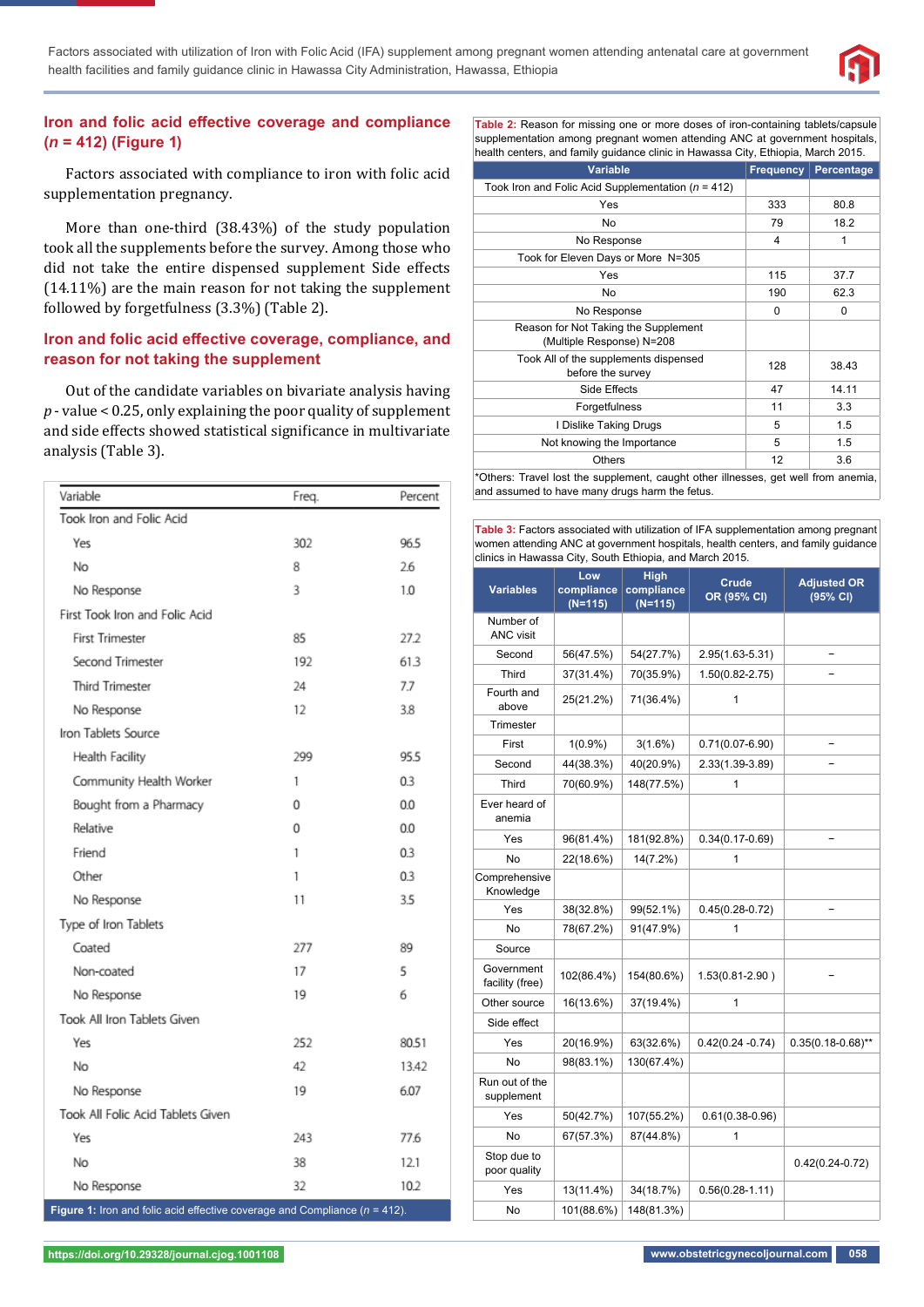

# **Discussion**

WHO recommends all pregnant women in areas of anemia prevalence < 40% should routinely receive iron and folic acid supplements, which means ideally taking 180 tablets before delivery [6]. However, our study showed that more than four-fifths  $(81%)$  of pregnant women took Iron-containing supplements during the current pregnancy and the compliance was 37.7% (95% CI: 32.5-42.9). Sociodemographic characteristics were not good predictors of compliance, and our findings confirmed this statement [12]. Age of the woman, current marital status, birth order, and income variables did not have a significant effect on high compliance with IFA supplementation. Side effects and low acceptance of the supplement were important predictors of compliance with IFA supplementation (Table 3).

This effective coverage (81%) of the IFA supplementation is high compared to the coverage of mini EDHS 2016 of urban consumption of iron tablets [13] but it is far different than developed countries (Europe and America) which are around 99% [14] This difference may be due to the respondents were from health facility only and the study was carried out in the capital of south nations and the nationality of people region. In addition to that, the longer reference period used in the EDHS might have made it less sensitive to the very recent national level. However, WHO recommends that every pregnant woman has to receive standard doses of iron and folic acid supplements.

Ideally, women should receive iron-containing supplements no later than the first trimester of pregnancy as recommended by World Health Organization [15,16]. However, we found that the supplementation initiation was late  $(4.2 \pm 1.3 \text{ months})$  on average during the fourth month of pregnancy but it is earlier than the study done in eight rural districts of Ethiopia 5.6 ( $\pm$  1.7) and this might be due to early first ANC visit [17]. Early initiation and the total number of supplements consumed during pregnancy have a significant impact on child mortality [1].

According to our study, 37.7% of women have high compliance. This finding is lower than the compliance of 74.9% reported in Ethiopia, 69% in Senegal, and 58.1% in South India [4,5,18]. This might be due to the low compliance of prescribers with the national micronutrient guideline. In addition, various studies use different definitions of compliance with IFA supplementation; hence, a comparison among them is not worthy.

Forget fullness is mentioned by 3.3% of women as a reason for missing one or more doses of iron-containing tablets/capsules. It was found to be 78.8% in another study of compliance with IFA in the Philippines [8] and 48.8% in South India [3], which is lower in this study might better self-care. Further, it can be prevented by the supportive attitude of family members and compliance can be improved by developing an appropriate message and improving communication [9].

Among the enabling factors, side effects and acceptability of iron and folic acid supplement was found to be significantly associated. The side-effect is frequently considered a major obstacle to compliance [5,7,15]. In our study, it was observed that 80.9% of women with low compliance reported side effects as the reason for low compliance. However, in Burma, only 3% of women stated that side effects were the reason they stopped taking iron supplements, while 30% of women in Thailand complained of side effects while taking iron tablets [19]. Studies conducted in the Philippines [4] and Vietnam also concluded likewise. This might be due to the majority of women were not informed about the potential side effects of iron and folic acid supplements and how to minimize them in advance. The study also showed that 14.41% of women not took the supplement due to the poor quality of iron and folic acid tablets. This finding is supported by a study done in India [5].

The limitation of this study is the self-reporting method of measuring compliance over or underestimating compliance. In addition, the cross-sectional nature of the study does not extend to establishing a true cause and effect relationship between complete IFA supplements and associated factors. There were also chances of recall bias among the study subjects regarding the taking of the supplement.

### **Conclusion**

Effective coverage and compliance with IFA supplementation among pregnant women attending ANC at government hospitals, health centers, and family guidance clinics in Hawassa City were relatively high. Compliance is significantly associated with side effects and low acceptance of the supplement due to poor quality.

#### **Declarations**

**Ethics approval and consent to participate:** Ethical clearance was obtained from the School of Public Health and Medical Sciences Research and Ethics committee of Wolaita Sodo University. A formal letter of permission was obtained from the Hawassa City administration health desk for each health facility. Respective health centers officially allowed carrying out the interviews. Finally, verbal consent was secured from each participant before the interview explaining the objectives of the study. Confidentiality was assured by indicating that they are not requested to write their name on the questionnaire and by assuring that their responses will not in any way be linked to them. In addition, they were told that they have the right not to participate and withdraw from the study in between.

### **Acknowledgment**

We would like to thank Wolaita Sodo University for facilitating the whole project work and the NORHED-SENUPH project for financial support to conduct the study. We are also grateful to the Hawassa city health department, health